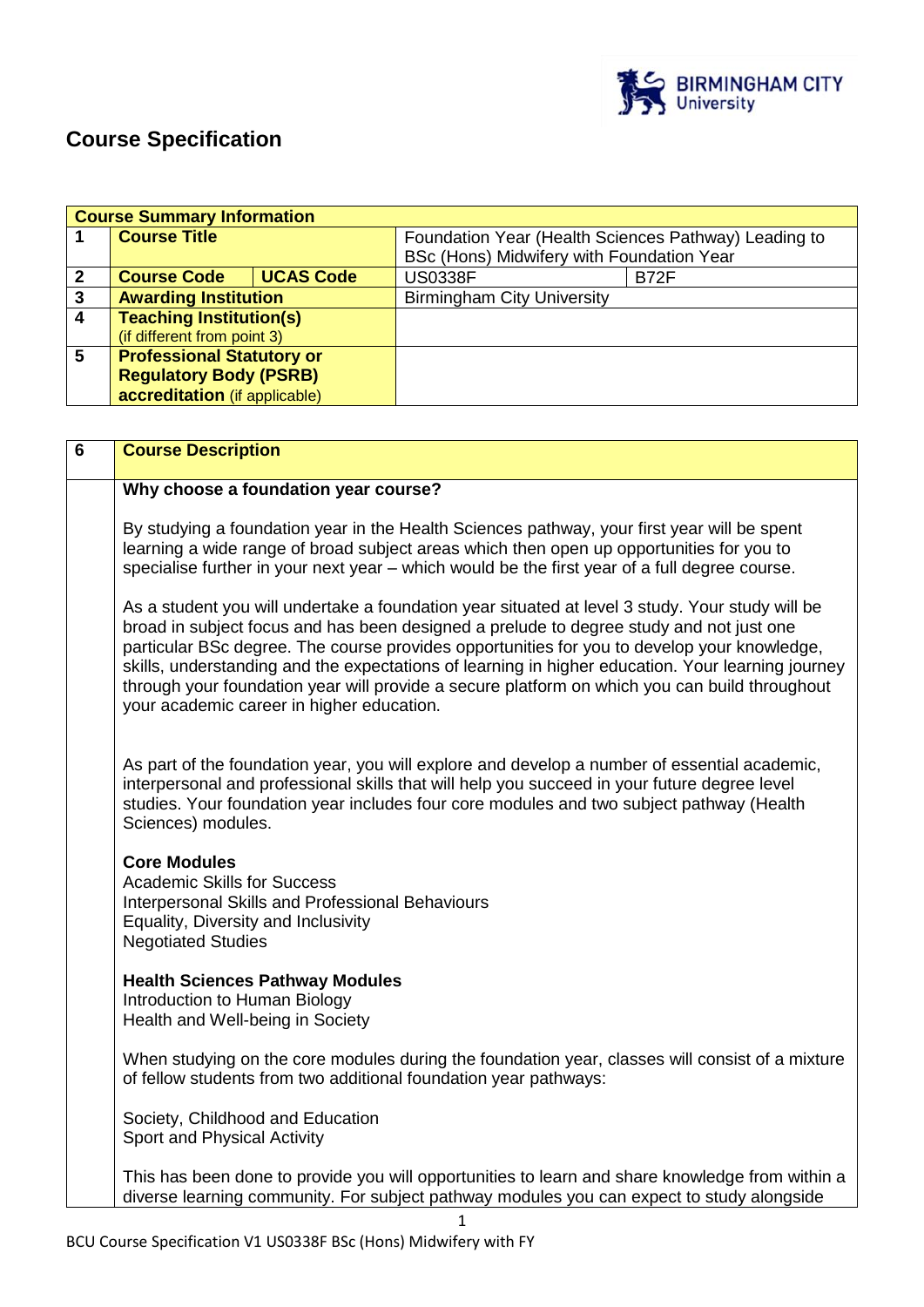

fellow students with similar subject interests, allowing for the development and sharing of discipline-based knowledge. Right from the start you will be asked to consider the all-inclusive nature of the roles played within the Health Sciences pathway.

# **Please note: entry requirements for degree course**

Upon completion of your Foundation Year, if your chosen course is regulated by a professional body such as the Nursing and Midwifery Council, Health and Care Professions Council or the National College for Teaching and Leadership, you will be required to successfully complete the University's selection process for the specific course which will include an interview in order to proceed onto year one of the full degree course. Entry onto year one of the degree course will also be subject to a satisfactory DBS and Occupational Health Assessment if these are required for your chosen course.

|    | <b>Course Awards</b>                             |       |                                  |
|----|--------------------------------------------------|-------|----------------------------------|
| 7a | <b>Name of Final Award</b>                       | Level | <b>Credits</b><br><b>Awarded</b> |
|    |                                                  |       |                                  |
| 7b | <b>Exit Awards and Credits Awarded</b>           |       |                                  |
|    | <b>Foundation Certificate in Health Sciences</b> |       | 120                              |

| <b>Derogation from the University Regulations</b> |
|---------------------------------------------------|
| Not.<br>applicable                                |

| 9                | <b>Delivery Patterns</b> |                   |                          |                |
|------------------|--------------------------|-------------------|--------------------------|----------------|
|                  | <b>Mode(s) of Study</b>  | <b>Location</b>   | <b>Duration of Study</b> | Code           |
| <b>Full Time</b> |                          | <b>City South</b> | vear                     | <b>US0338F</b> |

# **10 Entry Requirements**

The admission requirements for this course are stated on the course page of the BCU website at <https://www.bcu.ac.uk/>or may be found by searching for the course entry profile located on the UCAS website.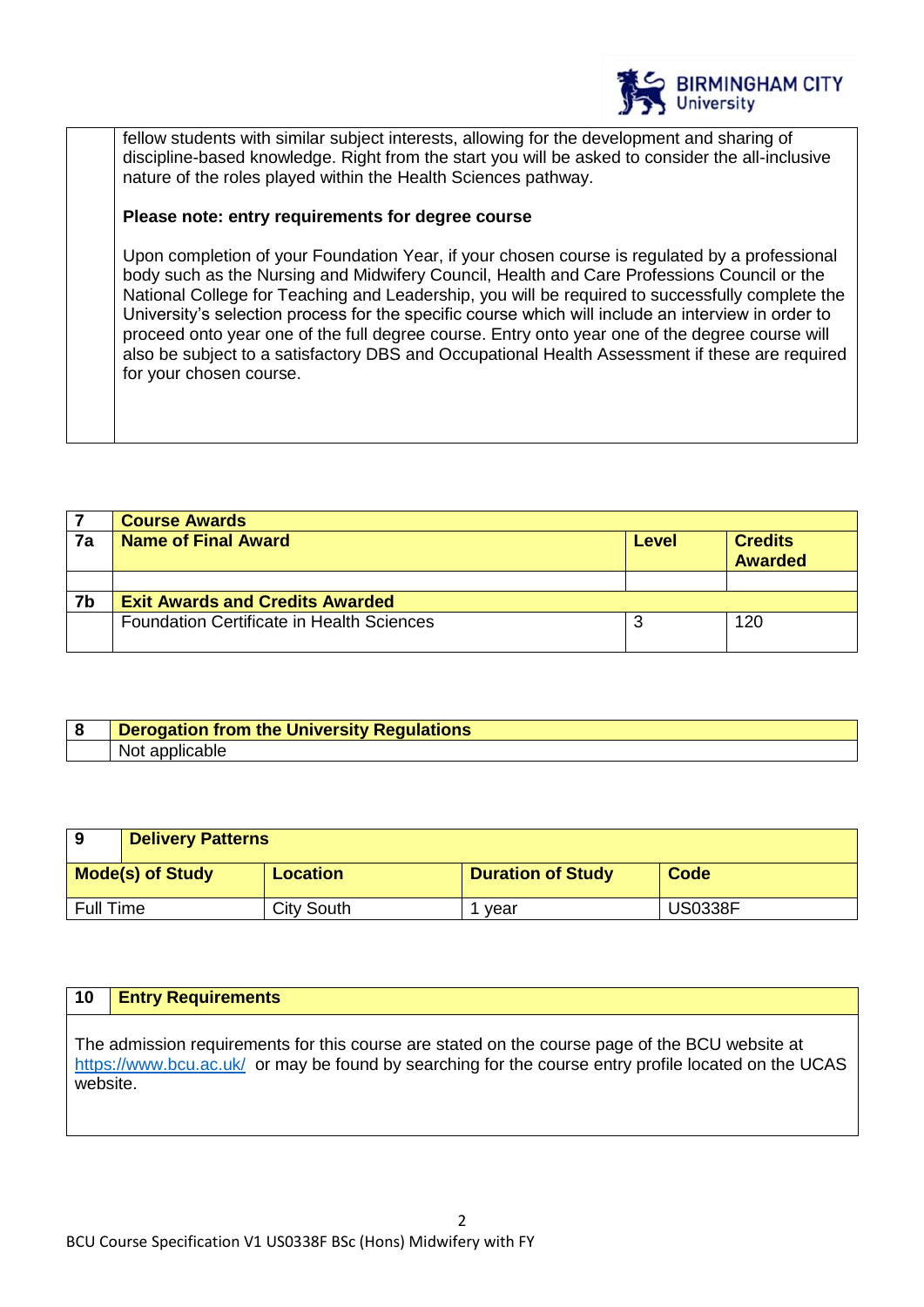

| Have a broad and deep knowledge of education in all areas of life, both in and outside schools.      |  |  |
|------------------------------------------------------------------------------------------------------|--|--|
| Understand how education interacts with other disciplines, including history, law, politics,         |  |  |
|                                                                                                      |  |  |
| Become a confident, ambitious learner with a reflective approach to your learning and                |  |  |
|                                                                                                      |  |  |
| Be a critical, rational and innovative thinker, who is confident, adaptable and capable of           |  |  |
|                                                                                                      |  |  |
| Conceive, develop and investigate research questions using appropriate methods.                      |  |  |
| Have the ability to critically engage with, organise, and analyse information from a range of        |  |  |
|                                                                                                      |  |  |
|                                                                                                      |  |  |
|                                                                                                      |  |  |
| Be ready to take your place as an active, co-operative and responsible citizen in local and global   |  |  |
|                                                                                                      |  |  |
| Be readily employable, and well-equipped for active lifelong learning and professional practice.     |  |  |
| Conduct yourself in a manner that is consistent with the values of your future profession.           |  |  |
| Become an autonomous learner, who is confident, adaptable and capable of independent                 |  |  |
|                                                                                                      |  |  |
| Demonstrate a commitment to continuing personal and professional development and career<br>planning. |  |  |
| Demonstrate an ability to adapt behaviours in accordance with diverse cultural needs.                |  |  |
|                                                                                                      |  |  |
| Have a wide range of intellectual and key skills, and reflective approach to learning.               |  |  |
| Demonstrate excellent communication skills through a variety of modes and cultural awareness.        |  |  |
|                                                                                                      |  |  |
| Demonstrate a wide-range of transferable skills to appropriately prepare for higher levels of        |  |  |
| study and employment (e.g. communication and literacy, problem solving, numerical techniques,        |  |  |
|                                                                                                      |  |  |
|                                                                                                      |  |  |
| Be able to work effectively in a multidisciplinary team and adopt a partnership approach.            |  |  |
| Adopt and integrate multiple perspectives and explore the relationships between them.                |  |  |
|                                                                                                      |  |  |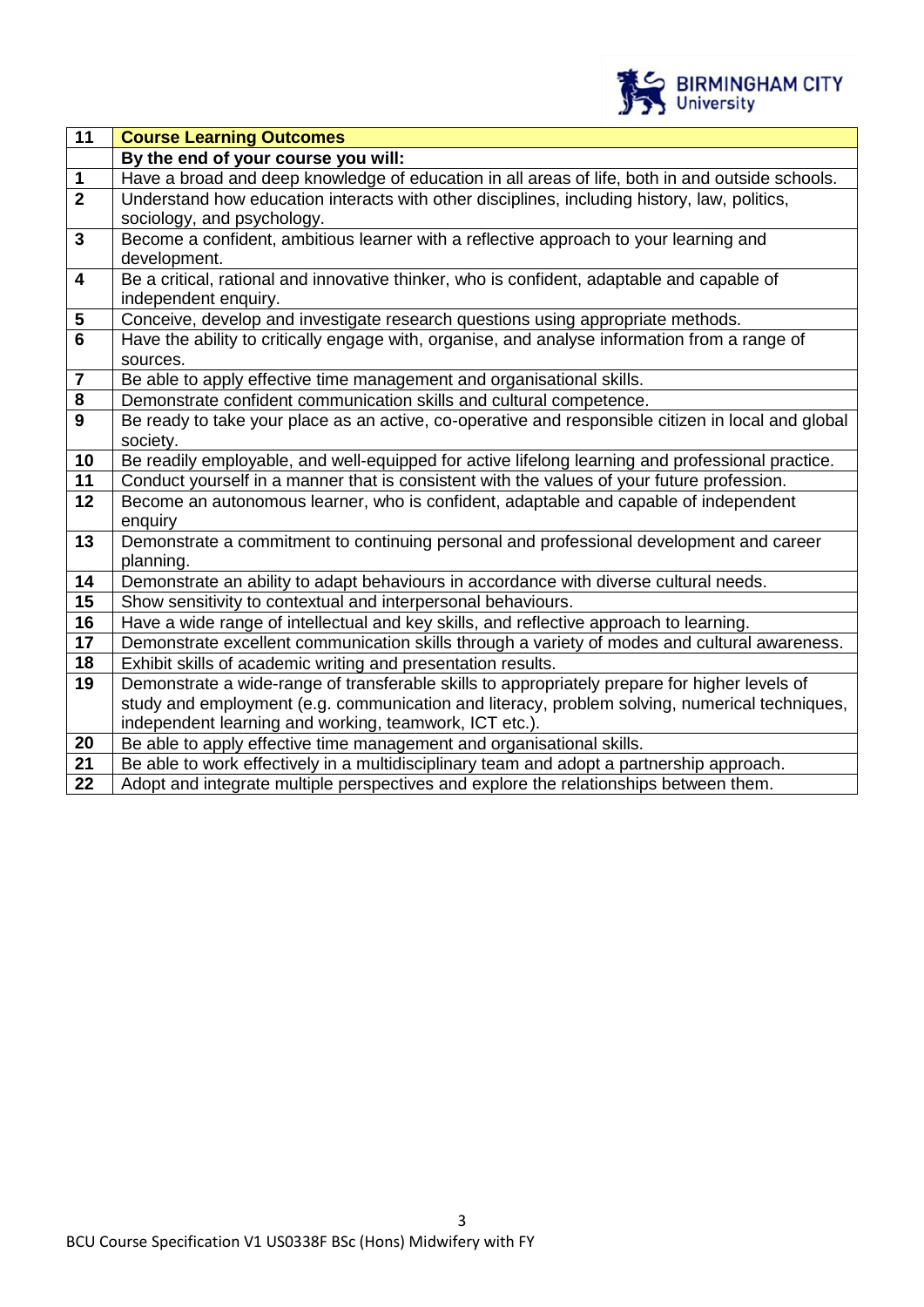

### **12 Course Requirements**

#### **12a Level 3:**

*In order to complete this course a student must successfully complete all the following CORE modules (totalling 120 credits):*

| <b>Module Code</b> | <b>Module Name</b>                                      | <b>Credit Value</b> |
|--------------------|---------------------------------------------------------|---------------------|
| <b>HEL3000</b>     | <b>Academic Skills for Success</b>                      | 20                  |
| <b>HEL3001</b>     | <b>Interpersonal Skills and Professional Behaviours</b> | 20                  |
| <b>HEL3002</b>     | <b>Equality, Diversity and Inclusivity</b>              | 20                  |
| <b>HEL3003</b>     | <b>Negotiated Studies</b>                               | 20                  |
| <b>HEL3006</b>     | Introduction to Human Biology                           | 20                  |
| <b>HEL3008</b>     | Health and Well-being in Society                        | 20                  |